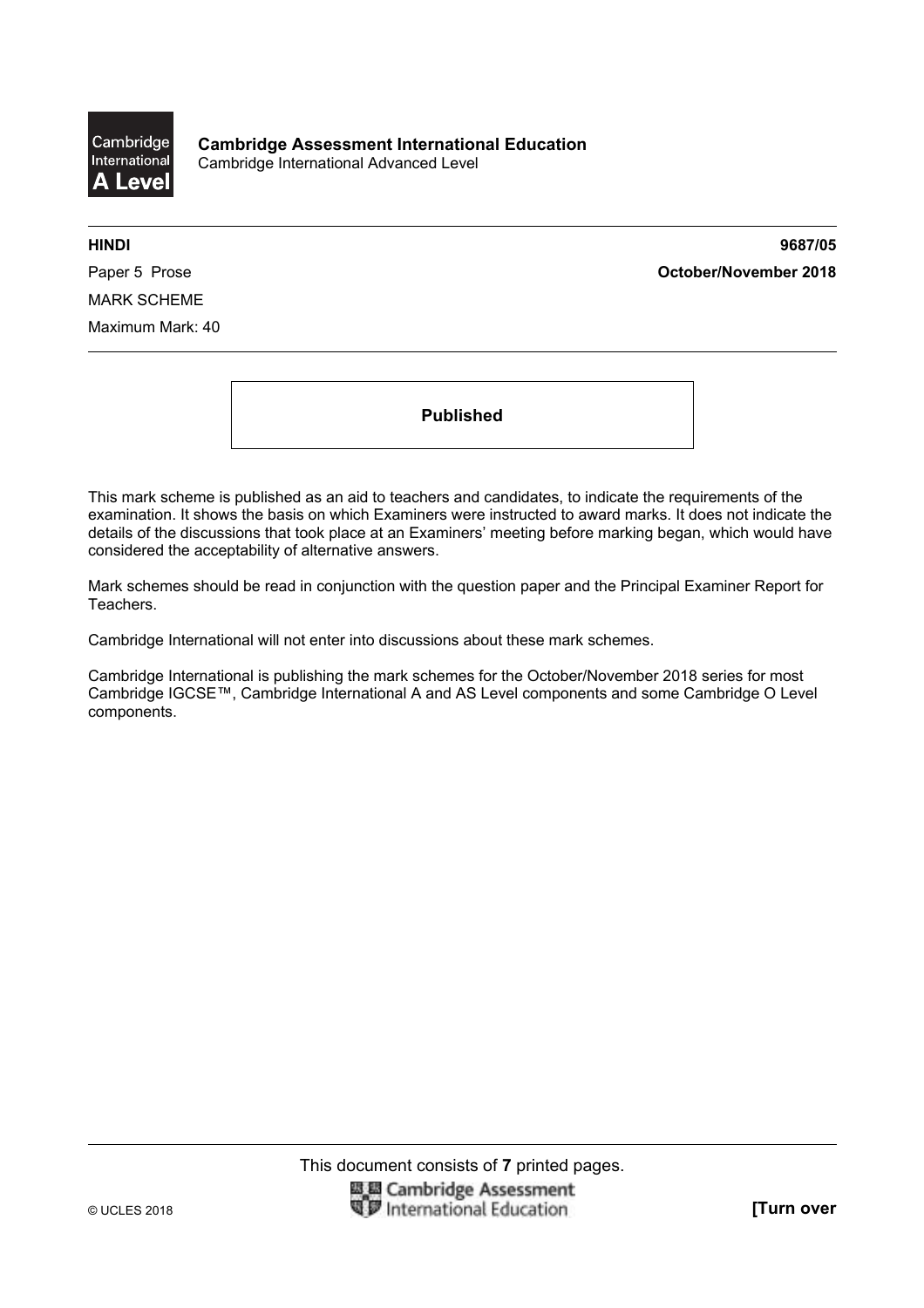#### **Generic Marking Principles**

These general marking principles must be applied by all examiners when marking candidate answers. They should be applied alongside the specific content of the mark scheme or generic level descriptors for a question. Each question paper and mark scheme will also comply with these marking principles.

GENERIC MARKING PRINCIPLE 1:

Marks must be awarded in line with:

- the specific content of the mark scheme or the generic level descriptors for the question
- the specific skills defined in the mark scheme or in the generic level descriptors for the question
- the standard of response required by a candidate as exemplified by the standardisation scripts.

GENERIC MARKING PRINCIPLE 2:

Marks awarded are always **whole marks** (not half marks, or other fractions).

GENERIC MARKING PRINCIPLE 3:

Marks must be awarded **positively**:

- marks are awarded for correct/valid answers, as defined in the mark scheme. However, credit is given for valid answers which go beyond the scope of the syllabus and mark scheme, referring to your Team Leader as appropriate
- marks are awarded when candidates clearly demonstrate what they know and can do
- marks are not deducted for errors
- marks are not deducted for omissions
- answers should only be judged on the quality of spelling, punctuation and grammar when these features are specifically assessed by the question as indicated by the mark scheme. The meaning, however, should be unambiguous.

GENERIC MARKING PRINCIPLE 4:

Rules must be applied consistently e.g. in situations where candidates have not followed instructions or in the application of generic level descriptors.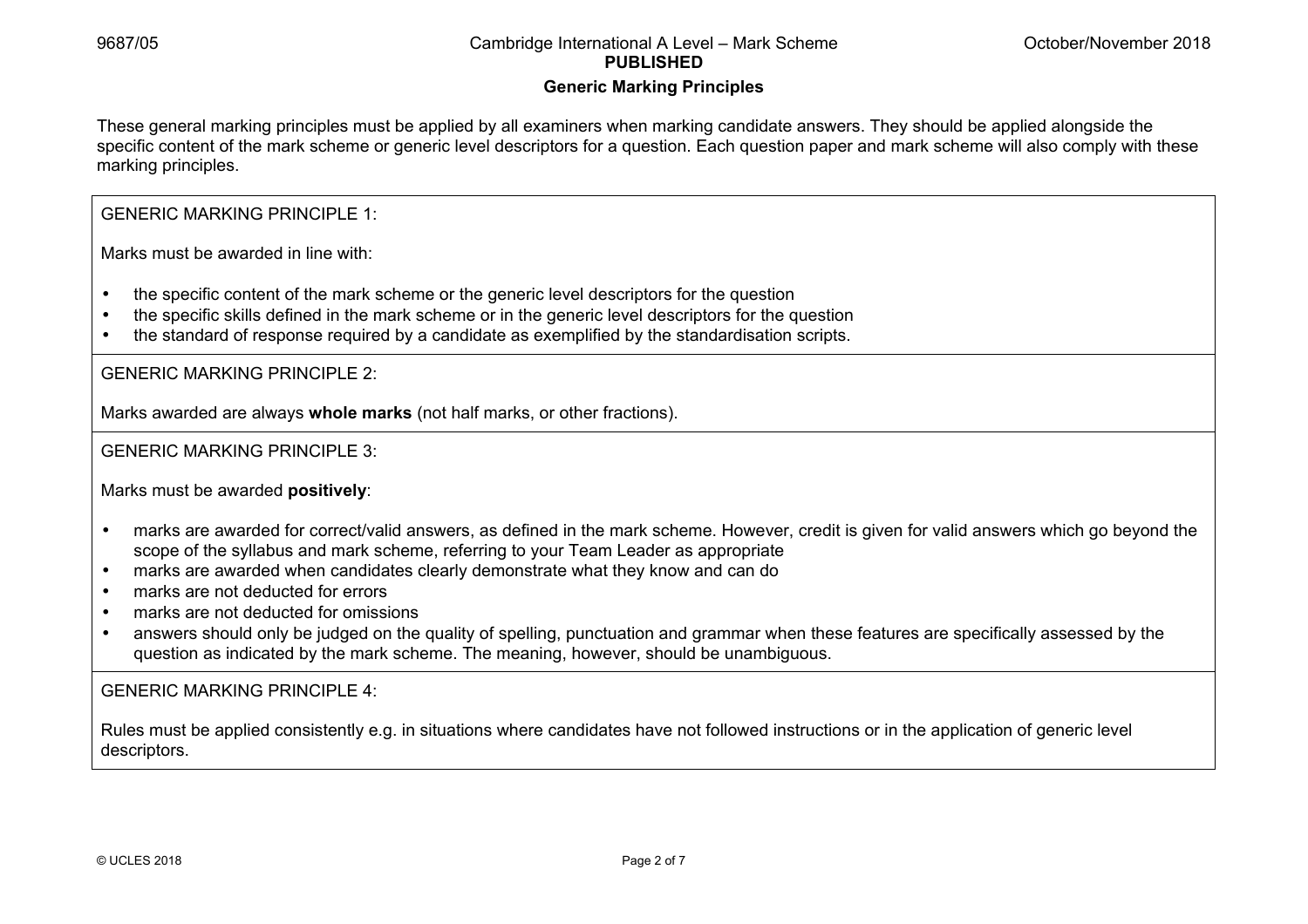# GENERIC MARKING PRINCIPLE 5:

Marks should be awarded using the full range of marks defined in the mark scheme for the question (however; the use of the full mark range may be limited according to the quality of the candidate responses seen).

## GENERIC MARKING PRINCIPLE 6:

Marks awarded are based solely on the requirements as defined in the mark scheme. Marks should not be awarded with grade thresholds or grade descriptors in mind.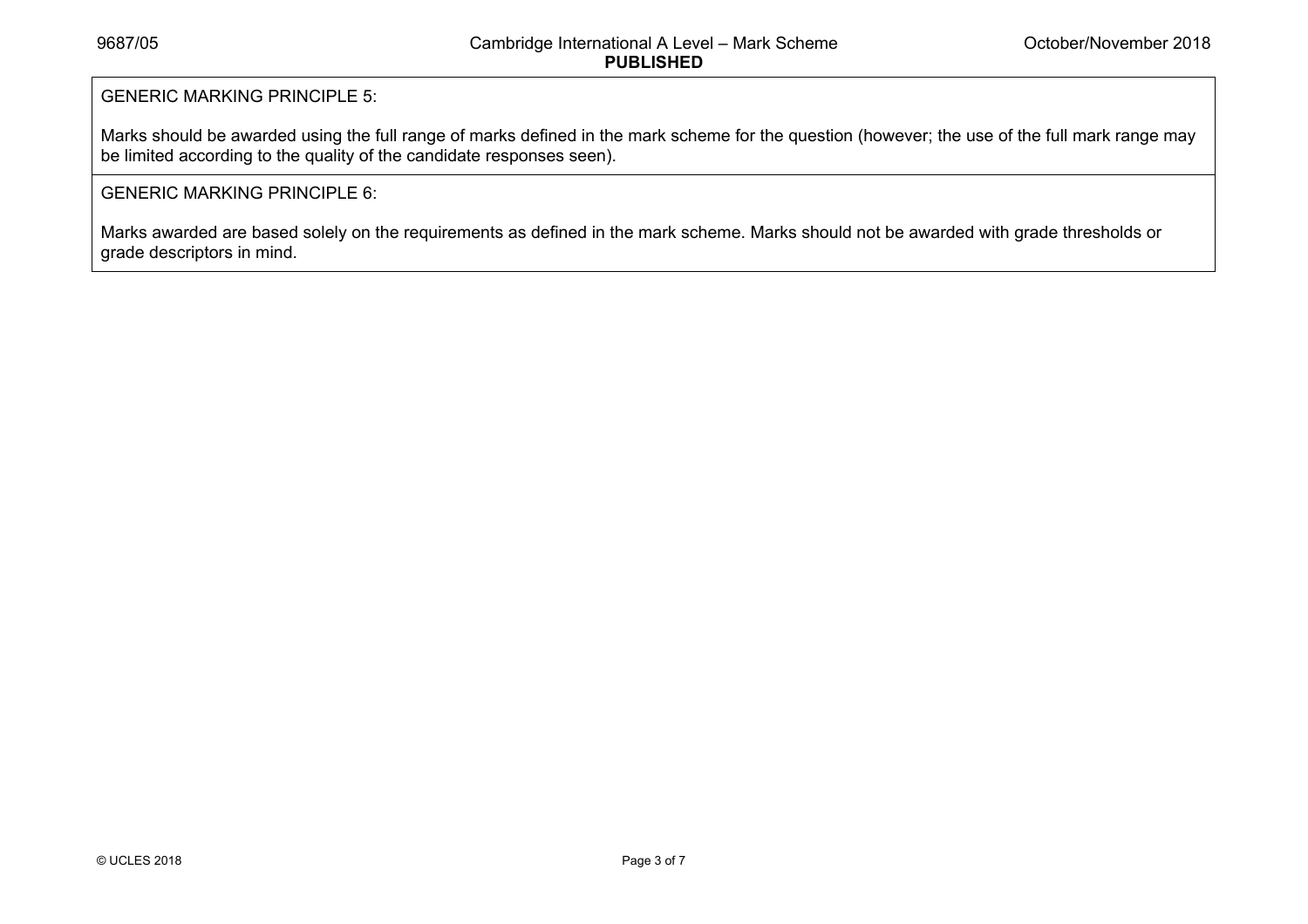| Question       | <b>Answer</b>                                                                                                                                     | <b>Marks</b> | <b>Notes</b>                                |
|----------------|---------------------------------------------------------------------------------------------------------------------------------------------------|--------------|---------------------------------------------|
| 1              | संगीत/गाने बजाने ने हमेशा निभाई है।                                                                                                               |              | Music has always played                     |
| 2              | एक महत्वपूर्ण विशेष / ख़ास भूमिका / हिस्सा                                                                                                        | 1            | an important part                           |
| 3              | लोगों के जीवन में / जीवनभर                                                                                                                        | 1            | in people's lives                           |
| 4              | समस्त विश्व में Accept: पूरे संसार में /<br>सारी दुनिया में / सारे संसार Reject: सारी संसार                                                       | 1            | throughout the world.                       |
| 5              | अनेक पारिवारिक/परिवार के प्रसंगों/अवसरों/कार्यक्रमों प्रोग्राम का यह अनिवार्य / ज़रूरी अंग है,<br>Accept हिस्सा or अंग होता है Reject: गतिविधियाँ | 1            | It accompanies many family events,          |
| 6              | जैसे कि जन्मदिन, विवाह शादी, और मृत्य्/अन्तिम संस्कार                                                                                             |              | such as birthdays, marriages and<br>deaths, |
| $\overline{7}$ | और सार्वजनिक उत्सव/त्यौहार<br>Accept: समारोह Reject: राष्ट्रीय दिवस सामाजिक / जनता का जश्न / लोगों का जश्न                                        |              | and public celebrations                     |
| 8              | पूरे नहीं होते।/अधूरे हैं।                                                                                                                        |              | would not be complete                       |
| 9              | बिना किसी प्रकार के संगीत के/संगीत के बिना<br>Reject: कुछ संगीत                                                                                   |              | without some kind of music.                 |
| 10             | हम गाते हैं।                                                                                                                                      | 1            | We sing                                     |
| 11             | उत्सव मनाने में Accept: उल्लास में / उत्सव मनाने के लिये / खुशी मनाने                                                                             |              | to help us celebrate,                       |
| 12             | लेकिन उदासी में भी Accept: दुःख / जब हम उदास होते हैं                                                                                             | 1            | but also when we are sad.                   |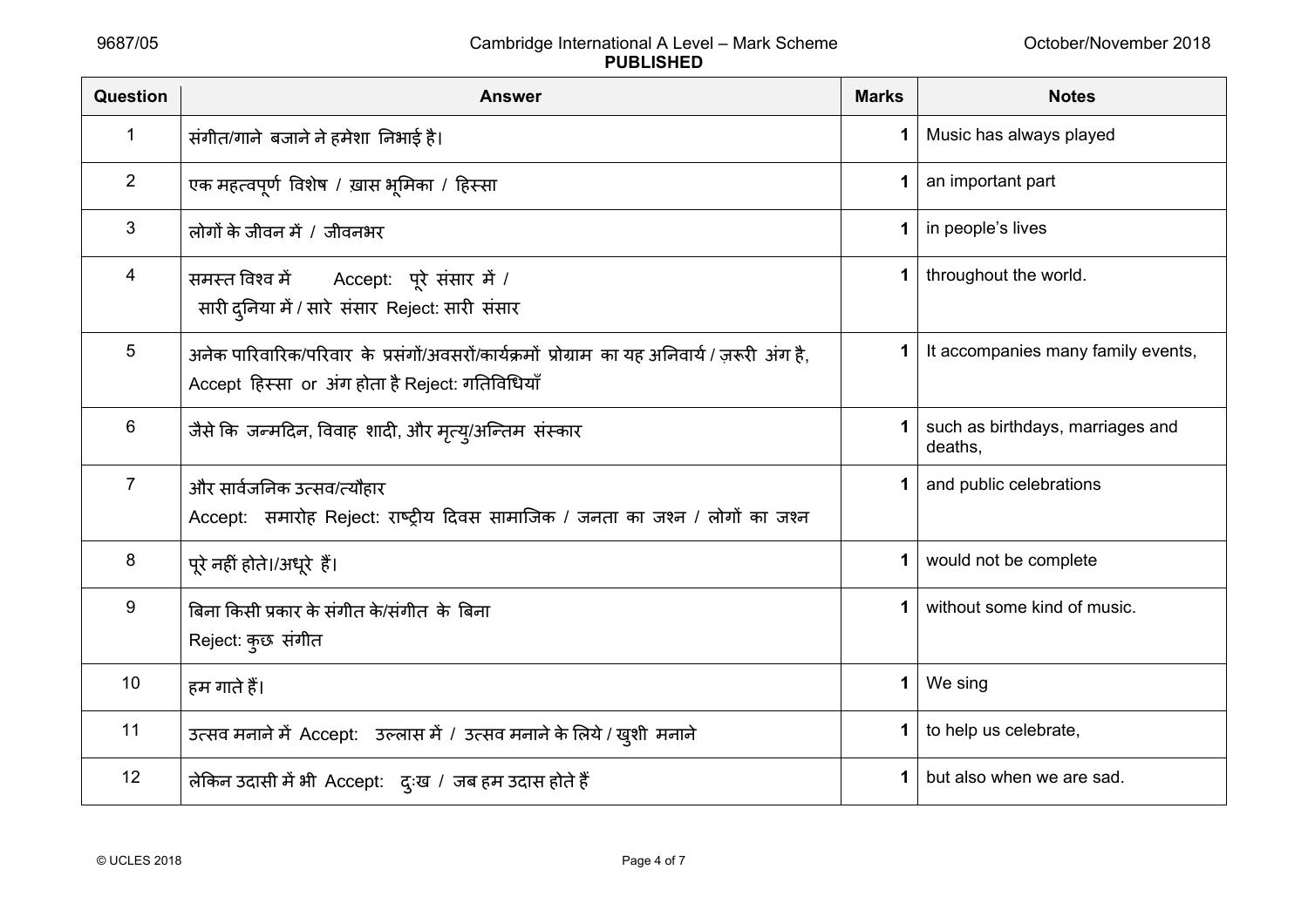| <b>Question</b> | <b>Answer</b>                                                                                                               | <b>Marks</b> | <b>Notes</b>                                    |
|-----------------|-----------------------------------------------------------------------------------------------------------------------------|--------------|-------------------------------------------------|
| 13              | संगीत का संप्रेषण हर स्तर पर / क्षेत्र में होता है। / संगीत हर स्तर पर सूचित/संचार करता है। /<br>बताता है / वार्तालाप करता। |              | Music communicates on all levels                |
| 14              | बह़धा/प्रायः/अक्सर इसकी अभिव्यक्ति होती है। / व्यक्त करता है।/ भावनाओं को बताता है।                                         |              | and often expresses                             |
| 15              | जो शब्द नहीं कर सकते  <br>Accept: और जहाँ शब्द मौन हो जाते हैं                                                              |              | what words cannot.                              |
| 16              | यह सीधे दिल/हृदय में उतर जाता है/उतरने लगता है<br>Accept: दिल को छूता है। Reject: दील                                       |              | It goes straight to the heart                   |
| 17              | और कभी हँसाता है तो कभी रुलाता  भी है।<br>Accept: हमें हँसाता है और रुलाता भी                                               |              | and makes us both laugh and cry.                |
| 18              | आज / आजकल आपको मिल सकते हैं / आप ढूढ़ सकते हैं                                                                              |              | Today you can find                              |
| 19              | अधिकतर गाने इंटरनेट पर                                                                                                      |              | most songs on the Internet                      |
| 20              | और प्रायः उन्हे इंटरनेट पर मुफ्त में डाउनलोड/ ढाउनलोड कर सकतें हैं।                                                         |              | and often download them for free.               |
| 21              | किन्त् जब रिकार्डिंग(accept different spelling) इतनी आसानी से उपलब्ध हैं,<br>Accept: लेकिन                                  |              | But, when recordings are so easily<br>available |
| 22              | विभिन्न/ तरह-तरह के वेबसाइटों पर                                                                                            |              | on various websites,                            |
| 23              | तो कहीं हम खोने/ख़त्म होने के ख़तरे में तो नहीं हैं/खो देंगे                                                                |              | are we in danger of losing                      |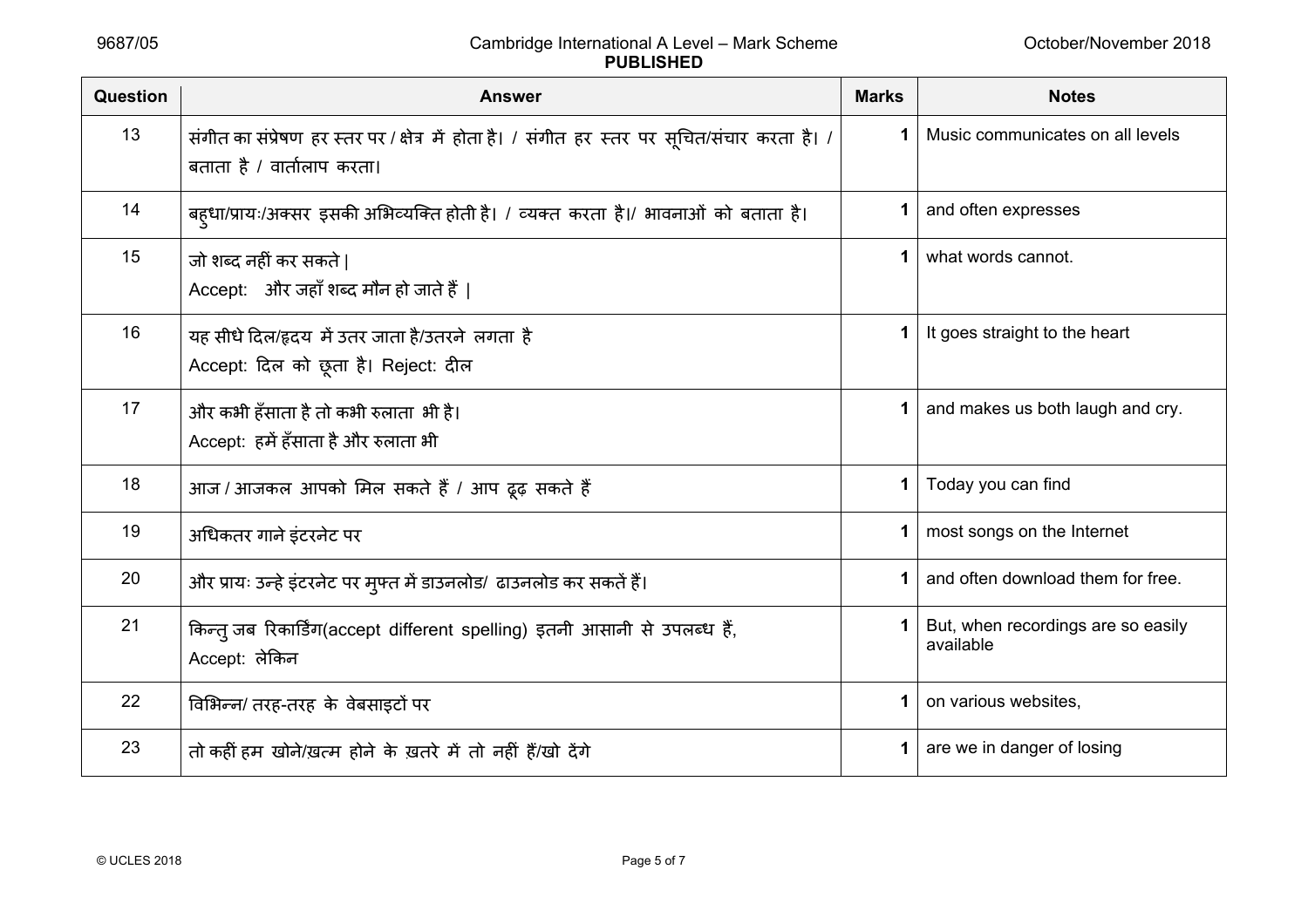| Question | <b>Answer</b>                                                                                                                                                 | <b>Marks</b> | <b>Notes</b>                                    |
|----------|---------------------------------------------------------------------------------------------------------------------------------------------------------------|--------------|-------------------------------------------------|
| 24       | प्रत्यक्ष/जीवंत/सीधी प्रस्तुति का अनुभव ?<br>Accept: सीधा कार्यक्रम / सीधा प्रसारण                                                                            | 1            | the experience of live performance?             |
| 25       | इसके अलावा अब जब कि कंप्यूटर संगीत रच/बना/पैदा कर सकते हैं,                                                                                                   |              | Also, now that computers can<br>generate music, |
| 26       | तो क्या संगीत रचयिता/संगीत बनाने वाले और संगीतकार गायब हो जायेंगे?<br>Accept: संगीतज्ञ की छुट्टी हो जाएगी /<br>नहीं रह जायेंगे / छिप जायेंगे / गायब हो जाएंगे |              | will composers and musicians<br>disappear?      |
| 27       | इसकी संभावना तो अवश्य है,<br>Accept: ऐसा हो भी सकता है                                                                                                        | 1            | It is certainly possible,                       |
| 28       | पर शायद ऐसा होगा नहीं।<br>Accept: ऐसा होने वाला नहीं<br>Reject: नहीं भी/ मुश्किल है                                                                           | 1            | but highly unlikely.                            |
| 29       | वास्तव में, संगीत हमारे अंतःकरण/ रूह/ दिल में /अन्दर बस गया है,<br>Accept: सच्चाई है कि                                                                       | 1.           | After all, music is in our souls,               |
| 30       | यह मनुष्य के स्वभाव का अंग है में ही है<br>Accept: हिस्सा / मानव प्रकृति का अंग है<br>Reject: शरीर/मन्ष्य का स्वभाव                                           | 1            | it is part of human nature,                     |
| 31       | और हमें तकनीकी विधियों की आवश्यकता नहीं है।<br>Accept: प्रौद्योगिकी Reject: विज्ञान                                                                           | 1            | and we do not need technology                   |